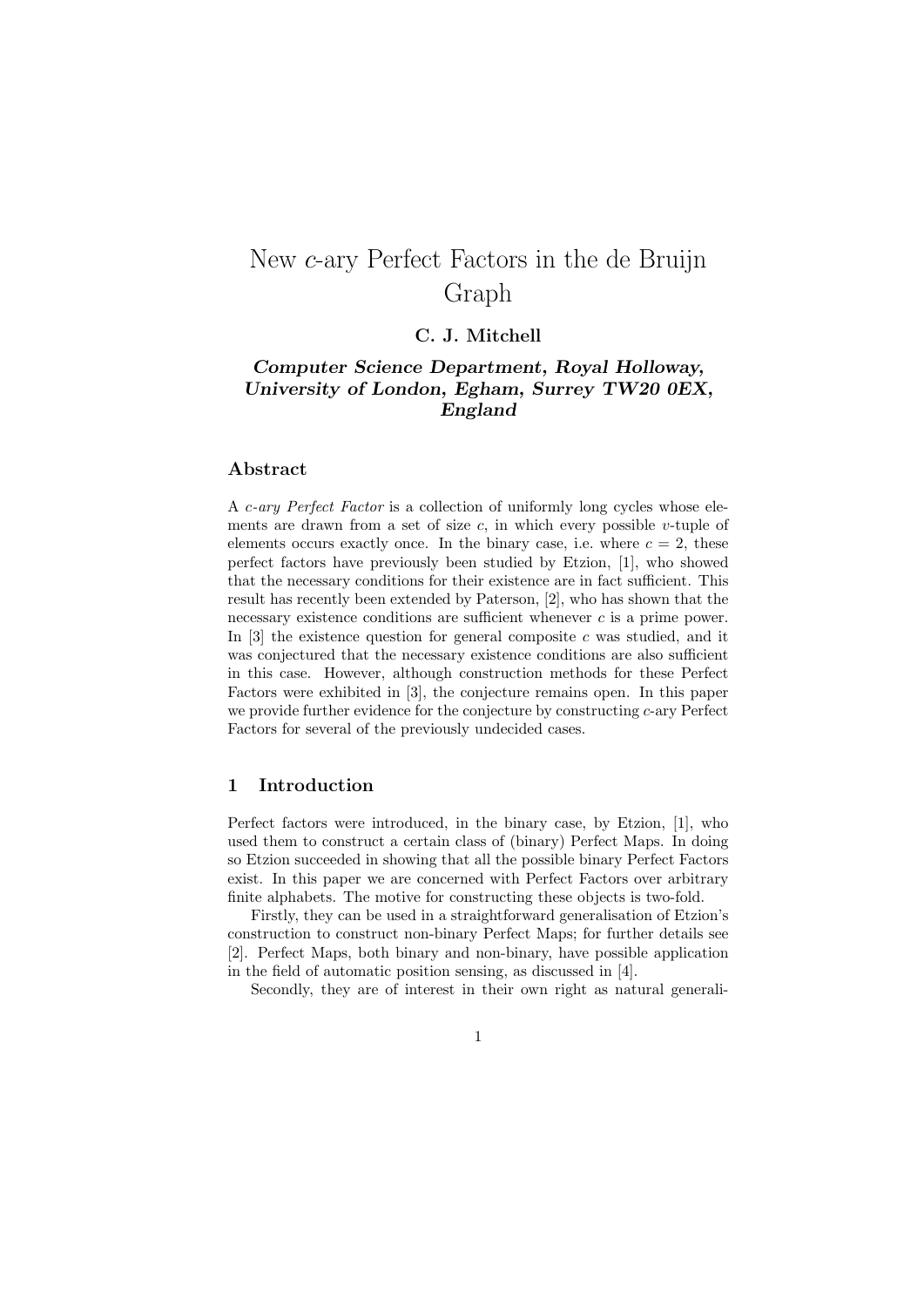sations of the classical de Bruijn sequences, about which much has been written. They also have applications in other areas, including the construction of de Bruijn sequences with minimal linear complexity, [2].

#### **1.1 Preliminary remarks and notation**

We are concerned here with *c*-ary periodic sequences, where by the term *c*ary we mean sequences whose elements are drawn from the set *{*0*,* 1*, . . . , c−* 1*}*. We refer throughout to *c*-ary cycles of period *n*, by which we mean cyclic sequences  $[s_0, s_1, \ldots, s_{n-1}]$  where  $s_i \in \{0, 1, \ldots, c-1\}$  for every *i*,  $(0 \le i \le n).$ 

If  **is a** *c***-ary** *v***-tuple (i.e.**  $t_i \in \{0, 1, \ldots, c-1\}$  **for** every *i*,  $(0 \leq i < v)$ ), and  $\boldsymbol{s} = [s_0, s_1, \ldots, s_{n-1}]$  is a *c*-ary cycle of period *n*  $(n \geq v)$ , then we say that *t occurs in s at position j* if and only if

$$
t_i = s_{i+j}
$$

for every *i*,  $(0 \le i < v)$ , where  $i + j$  is computed modulo *n*.

If *s* and *s*' are two *v*-tuples, then we write  $s + s'$  for the *v*-tuple obtained by element-wise adding together the two tuples. Similarly, if *k* is any integer, we write *ks* for the tuple obtained by element-wise multiplying the tuple *s* by *k*. Again, if we write  $t = s \mod k$ , then *t* is the tuple obtained by reducing every element in *s* modulo *k*. An exactly analogous interpretation should be used for arithmetic operations on cycles.

Given a cycle  $s = [s_i], (0 \leq i < n)$ , and any integer *k*, we define  $T_k(s)$ to be the *cyclic shift* of *s* by *k* places. I.e. if we write  $s' = [s'_i] = T_k(s)$ then

$$
s'_{i+k} = s_i, \quad (0 \le i < n)
$$

where  $i + k$  is calculated modulo *n*.

Suppose  $u = [u_0, u_1, \ldots, u_{n-1}]$  and  $u' = [u'_0, u'_1, \ldots, u'_{n'-1}]$  are *c*-ary cycles of periods *n* and *n ′* respectively. Then define the *concatenation* of *u* and  $u'$  to be a *c*-ary cycle of period  $n + n'$ 

$$
\boldsymbol{s}=[s_0,s_1,\ldots,s_{n+n'-1}],
$$

where

$$
s_i = \left\{ \begin{array}{ll} u_i & \text{if } 0 \leq i < n \\ u_{i-n}' & \text{if } n \leq i < n+n' \end{array} \right.
$$

Finally note that, throughout this paper, the notation  $(m, n)$  represents the *Greatest Common Divisor* of *m* and *n* (given that *m, n* are a pair of positive integers).

# **1.2 Fundamentals**

We can now define the combinatorial objects which are the main focus of this paper.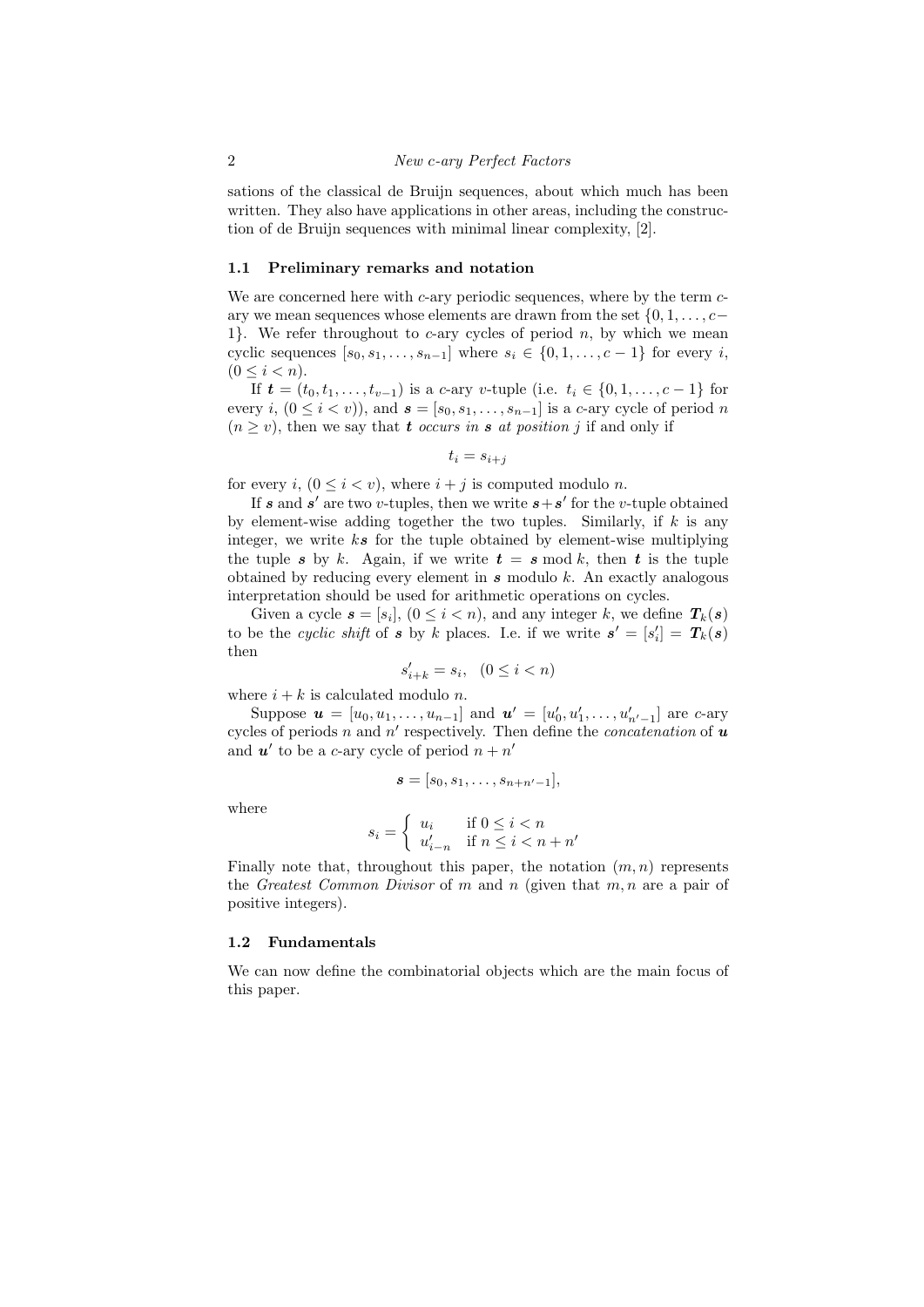*Definition 1. Suppose n, c and v are positive integers (where we also assume that*  $c \geq 2$ *).* An  $(n, c, v)$ –Perfect Factor, or simply an  $(n, c, v)$ –PF, *is a collection of*  $c^v/n$  *c*-ary cycles of period *n* with the property that every *c-ary v-tuple occurs in one of these cycles.*

Note that, because we insist that a Perfect Factor contains exactly  $c^v/n$ cycles, and because there are clearly *c <sup>v</sup>* different *c*-ary *v*-tuples, each *v*-tuple will actually occur exactly once somewhere in the collection of cycles, which are thus necessarily all distinct. Also observe that a  $(c^v, c, v)$ -PF is simply a *c*-ary span *v* de Bruijn sequence.

*Example 2. The following three cycles form a* (3*,* 3*,* 2)*–PF.*

 $\begin{bmatrix} 0 & 0 & 1 \end{bmatrix}$ ,  $\begin{bmatrix} 1 & 1 & 2 \end{bmatrix}$ ,  $\begin{bmatrix} 2 & 2 & 0 \end{bmatrix}$ .

The following necessary conditions for the existence of a Perfect Factor are straightforward to establish.

*Lemma 3. ([3])* Suppose *A is a*  $(n, c, v)$ –*PF. Then* 

- 1.  $n|c^v$ , and
- 2.  $v < n$  or  $n = v = 1$ .

We also have the following.

**Conjecture A.** ([3]) The necessary conditions of Lemma 3 are sufficient for the existence of a Perfect Factor.

Etzion, [1], showed that Conjecture A is true in the binary case, i.e.  $c = 2$ . Paterson, [2], has recently shown that Conjecture A is true whenever  $c = p^{\alpha}$  for *p* any prime and  $\alpha$  a positive integer. The following existence result for general composite *c* has recently been constructively obtained.

*Theorem 4.* ([3]) Suppose *n*, *c* and *v* are positive integers satisfying  $n|c^v$ ,  $n > v$  and  $c > 1$ *. If*  $p^{\beta} > v$  and  $p^{\beta} | n$  for some prime p, then an  $(n, c, v)$ -PF *can be constructed.*

This leads to the following.

**Corollary.** ([3]) Suppose *n* and *c* are positive integers satisfying  $n|c^2, n>$ 2 and  $c > 1$ . Then an  $(n, c, 2)$ –PF can be constructed.

This means that Conjecture A is true for the case  $v = 2$ . In this paper we construct Perfect Factors for parameter sets not covered by Theorem 4; in particular we show that Conjecture A holds for the cases  $v = 3$  and  $v = 4$ .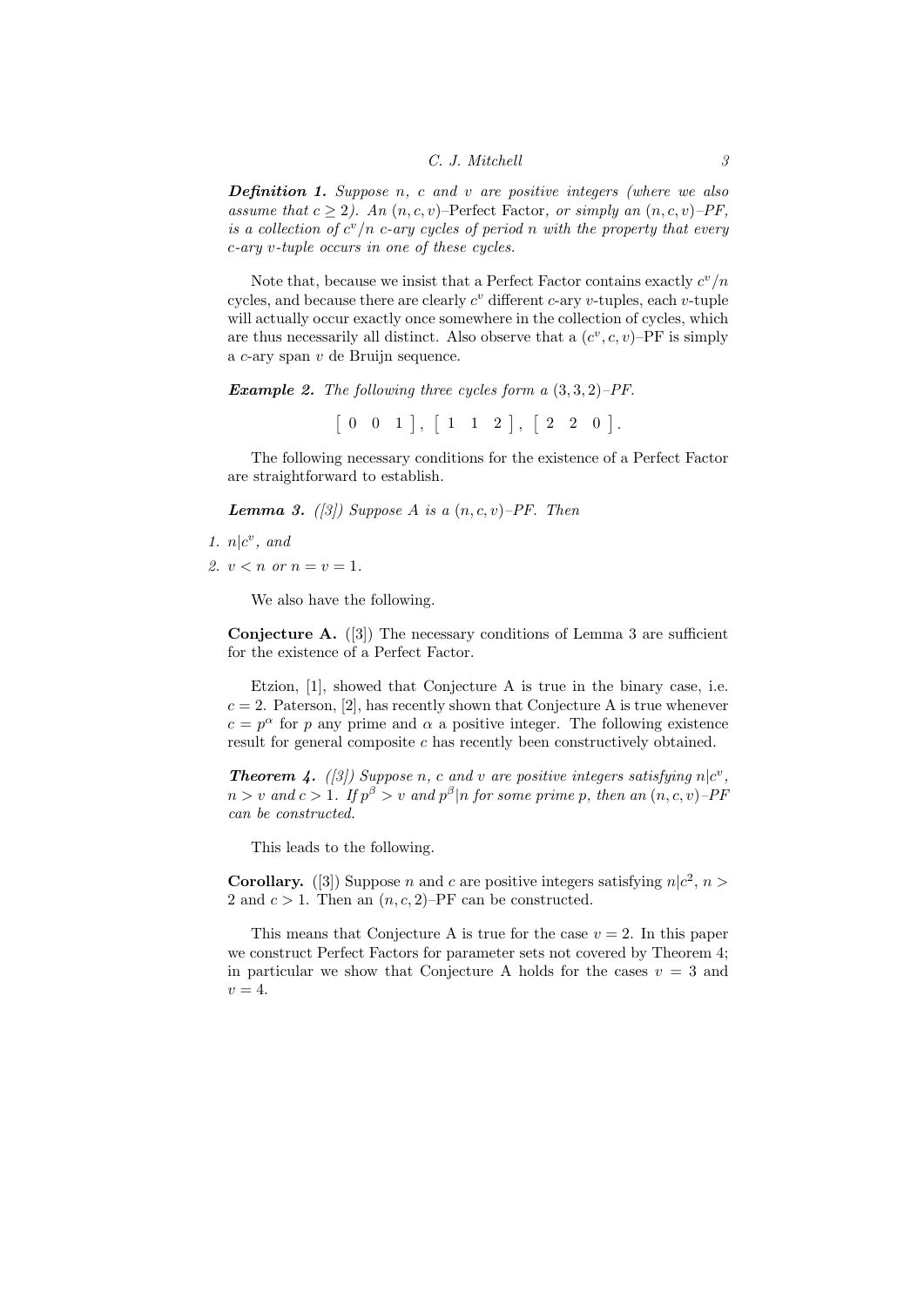#### **1.3 Perfect Multi-factors**

We define a related set of combinatorial objects, first introduced in [3].

*Definition 5. Suppose m, n, c and v are positive integers satisfying*  $m | c^v$ *and*  $c \geq 2$ *. An*  $(m, n, c, v)$ –Perfect Multi-factor, or simply a  $(m, n, c, v)$ – *PMF, is a collection of*  $c^v/m$  *c-ary cycles of period mn with the property that for every c*-*ary v*-*tuple t and for every integer <i>j* in the range  $0 \leq j \leq n$ , *t occurs at a position*  $p \equiv j \pmod{n}$  *in one of these cycles.* 

Note that, because we insist that a PMF contains exactly  $c^v/m$  cycles (each of length *mn* and hence 'containing' *mn v*-tuples), and because there are clearly  $c^v$  different  $c$ -ary  $v$ -tuples, each  $v$ -tuple will actually occur exactly *n* times in the collection of cycles, once in each of the possible position congruency classes (mod *n*). This also implies that all the cycles are distinct.

It should be clear that an  $(m, 1, c, v)$ –PMF is precisely equivalent to an  $(m, c, v)$ –PF. In addition, observe that a  $(1, n, c, v)$ –PMF is simply a collection of  $c^v$  c-ary cycles of period  $n$  with the property that every  $c$ -ary *v*-tuple occurs at every possible position in one of the cycles.

We next give a simple example of a PMF which is not a PF; this PMF can be very easily constructed using the method described in Section 4 of [3].

#### *Example 6. The following four cycles form a* (2*,* 3*,* 2*,* 3)*–PMF.*

 $[0 \ 0 \ 0 \ 0 \ 0 \ 1], [0 \ 1 \ 0 \ 0 \ 1 \ 1],$  $\begin{bmatrix} 1 & 0 & 0 & 1 & 0 & 1 \end{bmatrix}$ ,  $\begin{bmatrix} 1 & 1 & 0 & 1 & 1 & 1 \end{bmatrix}$ .

The following necessary conditions for the existence of a Perfect Multifactor are trivial to establish.

*Lemma 7.* ([3]) Suppose A is an  $(m, n, c, v)$ –PMF. Then

- 1.  $m|c^v$ , and
- *2. (a)*  $m = 1$  *and*  $v \leq mn$ *, or* 
	- (b)  $m > 1$  *and*  $v < mn$ .

This leads to a second existence conjecture, which implies Conjecture A.

**Conjecture B.** ([3]) The necessary conditions of Lemma 7 for the existence of an  $(m, n, c, v)$ –PMF are sufficient.

We have the following result on the construction of PMFs, establishing Conjecture B whenever  $n \geq v$ .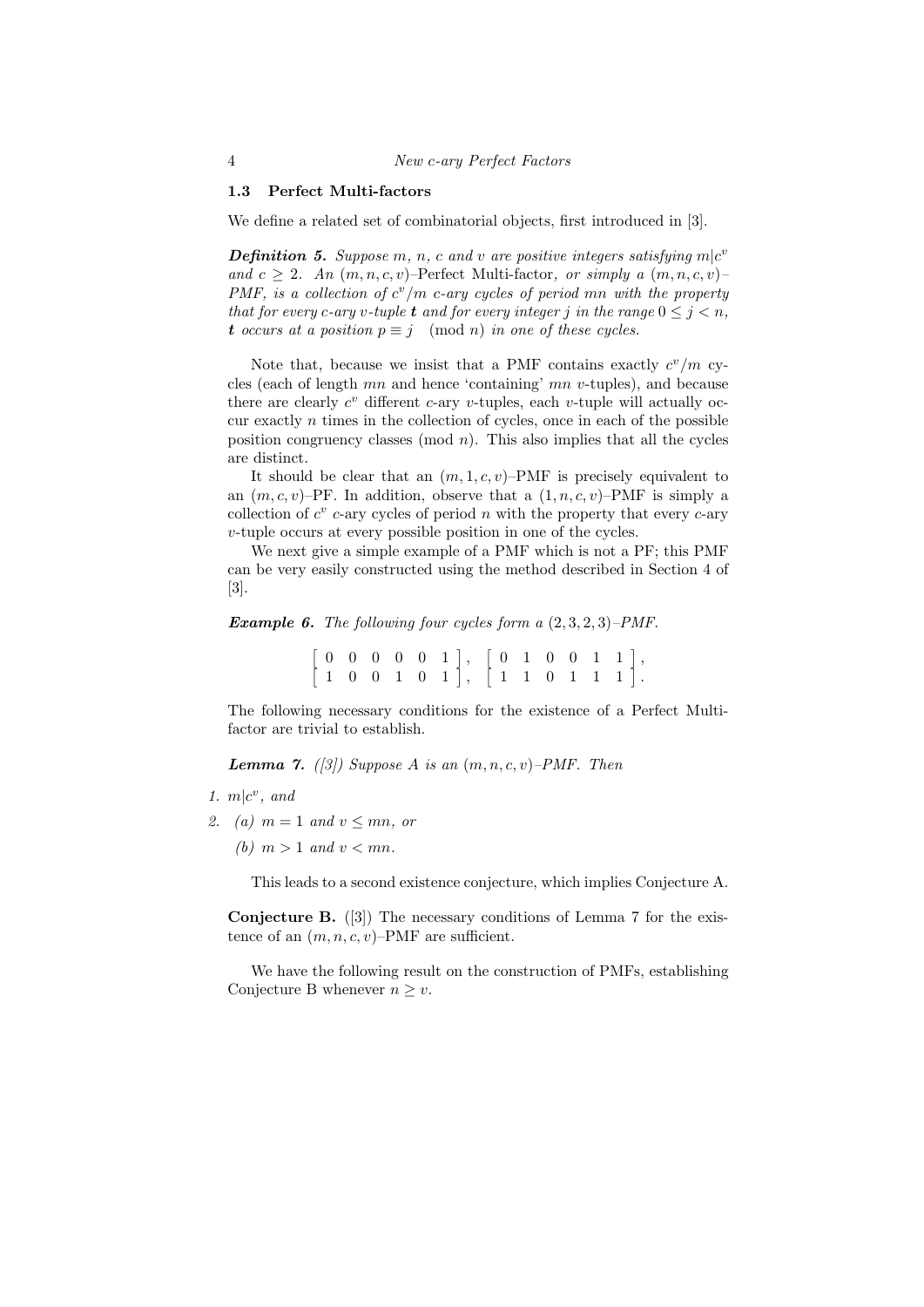*Theorem 8.* ([3]) Suppose  $n, c, v$  are positive integers ( $c \geq 2$  and  $n \geq v$ ). *Then there exists a* (*m, n, c, v*)*–PMF for every positive integer m satisfying*  $m|c^v$ .

This means that, for the special case  $m = 1$ , Conjecture B has been established, i.e. we have the following.

*Theorem 9.* ([3]) Suppose  $n, c, v$  are positive integers ( $c \geq 2$  and  $n \geq v$ ). *Then there exists a* (1*, n, c, v*)*–PMF.*

#### **1.4 Generalised Perfect Factors**

We now define yet another set of combinatorial objects, the definition of which is a generalisation of the notion of Perfect Factor (as is the definition of Perfect Multi-factor). We subsequently use these objects to help us construct some new Perfect Factors.

*Definition 10. Suppose m, n, c and v are positive integers satisfying*  $m|c^v$  *and*  $c \geq 2$ *. An*  $(m, n, c, v)$ –Generalised Perfect Factor, or simply *an*  $(m, n, c, v)$ –*GPF, is a collection of*  $c^v/m$  *c-ary cycles of period mn with the following property. For every c-ary v-tuple t, there exists an integer j* in the range  $0 \leq j \leq m$  such that for every *i*  $(0 \leq i \leq n)$  **t** occurs at *position*  $j + im$  *in one of these cycles.* 

Note that, because we insist that a GPF contains exactly  $c^v/m$  cycles (each of length *mn* and hence 'containing' *mn v*-tuples), and because there are clearly  $c^v$  different  $c$ -ary  $v$ -tuples, each  $v$ -tuple will actually occur exactly *n* times in the set of cycles, once in each position  $j + im$   $(0 \le i \le n)$ . This immediately implies that all the cycles are distinct.

**Remark.** It should be clear that

- 1. an  $(m, 1, c, v)$ –GPF is precisely equivalent to an  $(m, c, v)$ –PF, and
- 2. a  $(1, n, c, v)$ –GPF is precisely equivalent to a  $(1, n, c, v)$ –PMF.

The following result is also straightforward to prove:

*Theorem 11. Suppose A is an*  $(m, n, c, v)$ *–GPF, where*  $(m, n) = 1$ *. Then A is also a* (*m, n, c, v*)*–PMF.*

**Proof.** Choose any *c*-ary *v*-tuple, *t* say. Then, by definition, *t* occurs at position  $j + im$  in some cycle of *A* for every  $i$  ( $0 \le i \le n$ ), for some fixed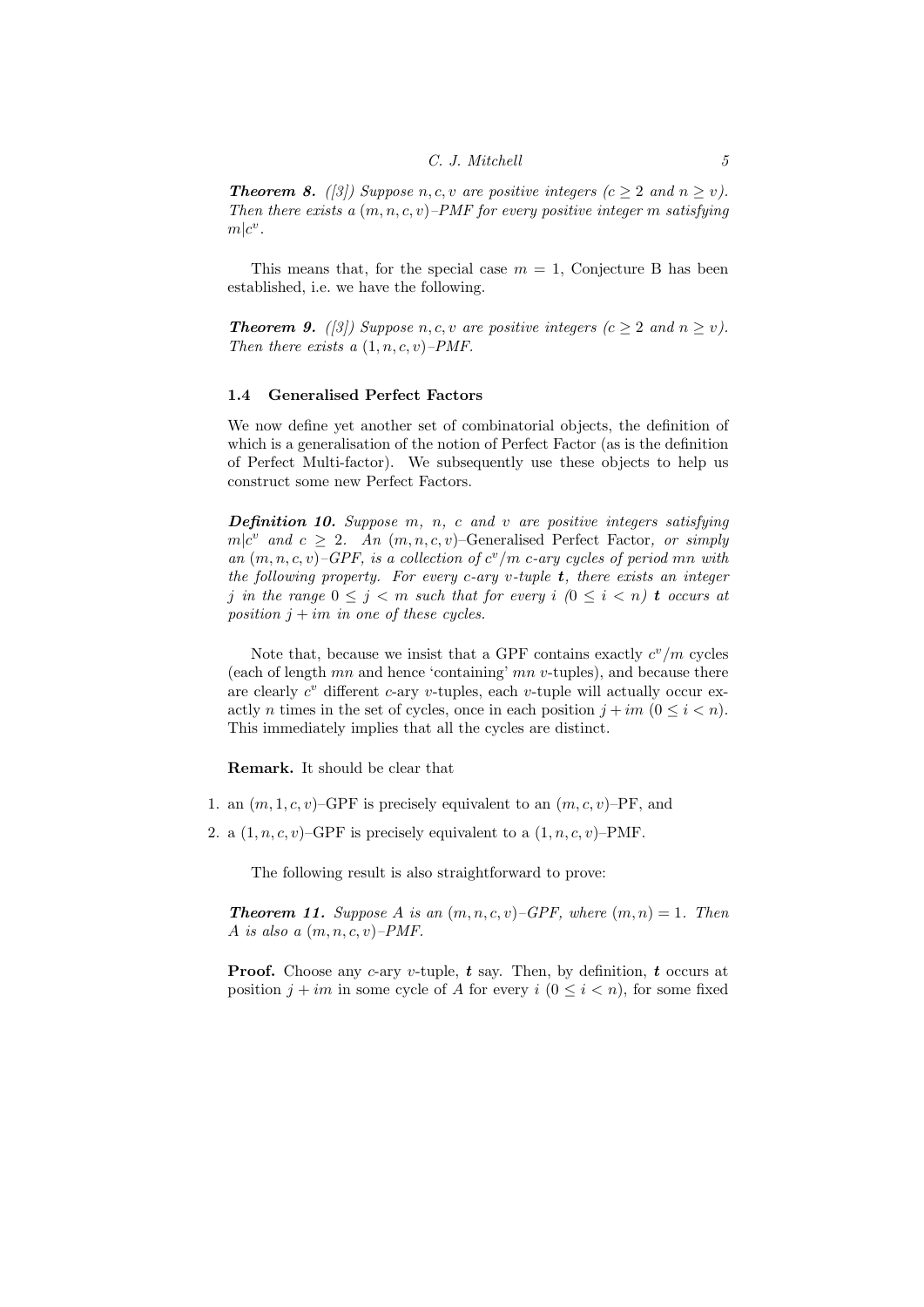*j*  $(0 \leq j < m)$ . Now consider the collection of positions at which *t* occurs modulo *n*, i.e. consider the multi-set

*{j* mod *n, j* + *m* mod *n, j* + 2*m* mod *n, . . . , j* + (*n −* 1)*m* mod *n}.*

But since we assumed that  $(m, n) = 1$  the above is nothing more than

*{*0*,* 1*,* 2*, . . . , n −* 1*}*

and the result follows on examination of the definition of a PMF.

It is important to note that the converse of the above result does not hold. Indeed, as we show below, there exist parameter sets (*m, n, c, v*) with  $(m, n) = 1$  for which  $(m, n, c, v)$ –GPFs do not exist, but for which there do exist  $(m, n, c, v)$ –PMFs.

We next give a simple example of a GPF which is neither a PF or a PMF.

*Example 12. The following two cycles constitute a* (2*,* 2*,* 2*,* 2)*–GPF.*

 $[1 \ 1 \ 0 \ 0], [0 \ 0 \ 1 \ 1].$ 

The following necessary conditions for the existence of a Generalised Perfect Factor are trivial to establish.

*Lemma 13. Suppose A is an* (*m, n, c, v*)*–GPF. Then*

1.  $m|c^v$ , and

2. (a)  $m = 1$  and  $v \leq mn$ , or

(b)  $m > 1$  *and*  $v < mn$ .

It is tempting at this point to conjecture that the necessary conditions specified in Lemma 13 for the existence of an  $(m, n, c, v)$ –GPF are sufficient. However, this is not true.

To see this consider the parameter set (2*,* 3*,* 2*,* 4). These parameters satisfy the necessary conditions of Lemma 13. Now, if a (2*,* 3*,* 2*,* 4)–GPF existed it would consist of a set of 8 binary cycles of length 6 in which every binary 4-tuple occurs exactly three times, either in positions 0, 2 and 4 or at positions 1, 3 and 5. In particular the tuples  $(0,0,0,0)$  and  $(1,1,1,1)$ must occur, and hence such a GPF must contain the following six cycles (or their shift by one place).

 $[0 \ 0 \ 0 \ 0 \ 1 \ 1], [1 \ 1 \ 0 \ 0 \ 0 \ 0], [0 \ 0 \ 1 \ 1 \ 0 \ 0],$  $\begin{bmatrix} 1 & 1 & 1 & 1 & 0 & 0 \end{bmatrix}$ ,  $\begin{bmatrix} 0 & 0 & 1 & 1 & 1 & 1 \end{bmatrix}$ ,  $\begin{bmatrix} 1 & 1 & 0 & 0 & 1 & 1 \end{bmatrix}$ .

To see why this holds note that a sequence of five consecutive zeros (or ones) in a cycle would give two all-zero (all-one) 4-tuples in adjacent positions, which is not permitted within such a GPF.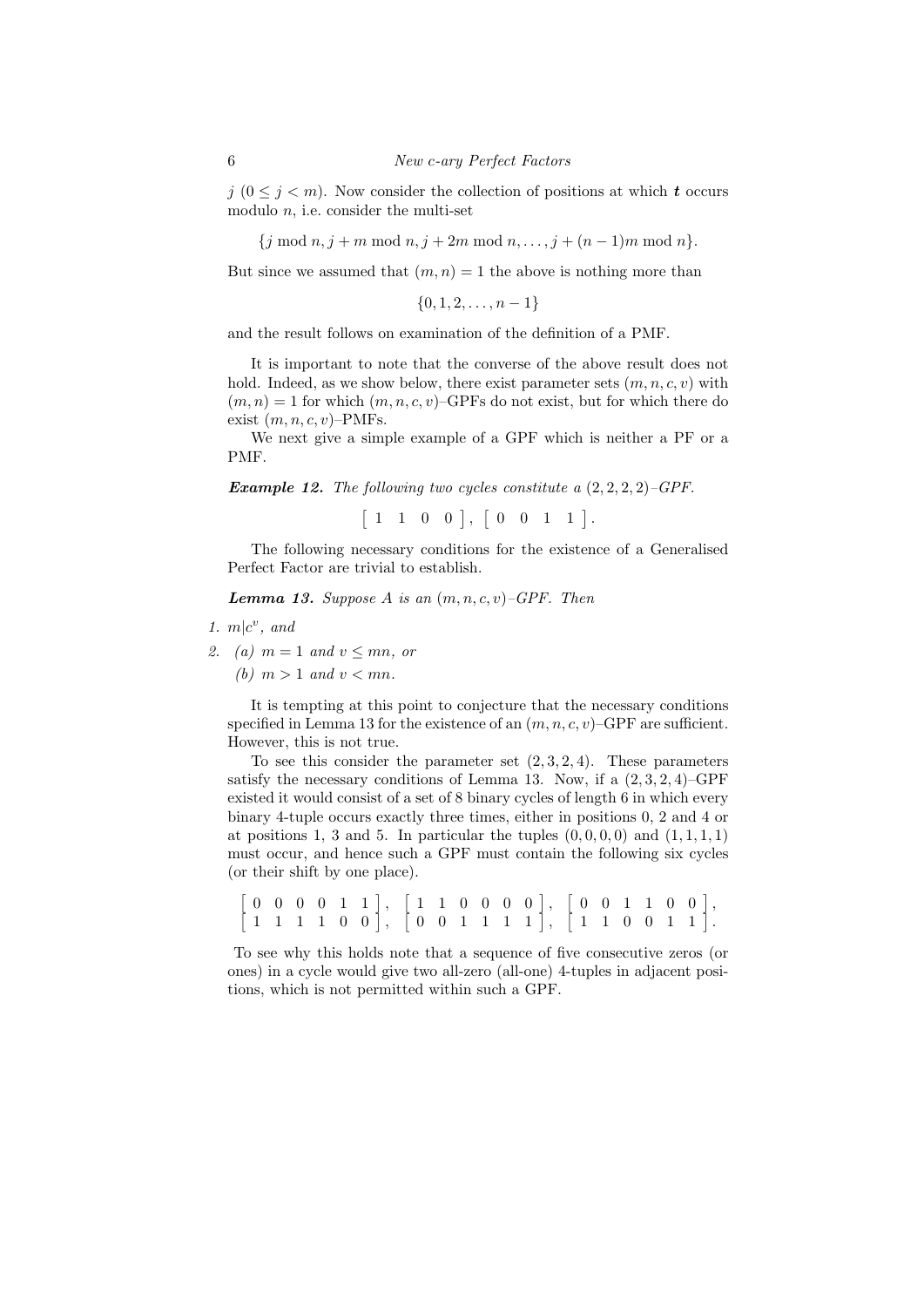Finally note that the above set of cycles contains the 4-tuple  $(0, 0, 1, 1)$ six times, and hence these cycles cannot all be contained in a  $(2, 3, 2, 4)$ – GPF. Hence such a GPF cannot exist. However, as the next example shows, a PMF with these parameters *does* exist.

*Example 14. The following set of eight binary cycles of length 6 constitutes a* (2*,* 3*,* 2*,* 4)*–PMF.*

 $[0\ 0\ 0\ 0\ 0\ 1], [0\ 0\ 0\ 1\ 1\ 0], [0\ 1\ 0\ 0\ 1\ 1], [0\ 1\ 0\ 1\ 0\ 0],$  $\begin{bmatrix} 1 & 1 & 1 & 1 & 0 \end{bmatrix}$ ,  $\begin{bmatrix} 1 & 1 & 1 & 0 & 0 & 1 \end{bmatrix}$ ,  $\begin{bmatrix} 1 & 0 & 1 & 1 & 0 & 0 \end{bmatrix}$ ,  $\begin{bmatrix} 1 & 0 & 1 & 0 & 1 & 1 \end{bmatrix}$ .

*This set of cycles was obtained by applying the inverse of Lempel's Homomorphism (see [5]) twice to the cycles of the following* (2*,* 3*,* 2*,* 2)*–PMF:*

 $[0 \ 0 \ 0 \ 1 \ 0 \ 1], [0 \ 1 \ 1 \ 1 \ 1 \ 0].$ 

We also give the following additional example which will be of use below.

*Example 15. The following four binary cycles of length 12 constitute a* (4*,* 3*,* 2*,* 4)*–PMF.*

 $[0\ 0\ 0\ 0\ 0\ 1\ 0\ 0\ 0\ 1\ 1\ 0], [0\ 1\ 0\ 0\ 1\ 1\ 0\ 1\ 0\ 1\ 0\ 0],$  $[1 1 1 1 1 0 1 1 1 0 0 1], [1 0 1 1 0 0 1 0 1 0 1 1].$ 

*This set of cycles was obtained by concatenating pairs of cycles from the previous example.*

# **2 Constructing Generalised Perfect Factors**

We next show how to construct a large class of GPFs.

**Construction C.** Suppose *m*, *n*, *c* and *v* are positive integers which satisfy  $m|c^v$  and  $c \geq 2$ . Suppose

$$
A=\{\boldsymbol{a}_0,\boldsymbol{a}_1,\ldots,\boldsymbol{a}_{t-1}\}
$$

is a set of *c*-ary cycles of lengths

$$
\ell_0, \ell_1, \ldots, \ell_{t-1}
$$

respectively, with the property that

 $m|\ell_i$ 

and

 $\ell_i$ |*mn*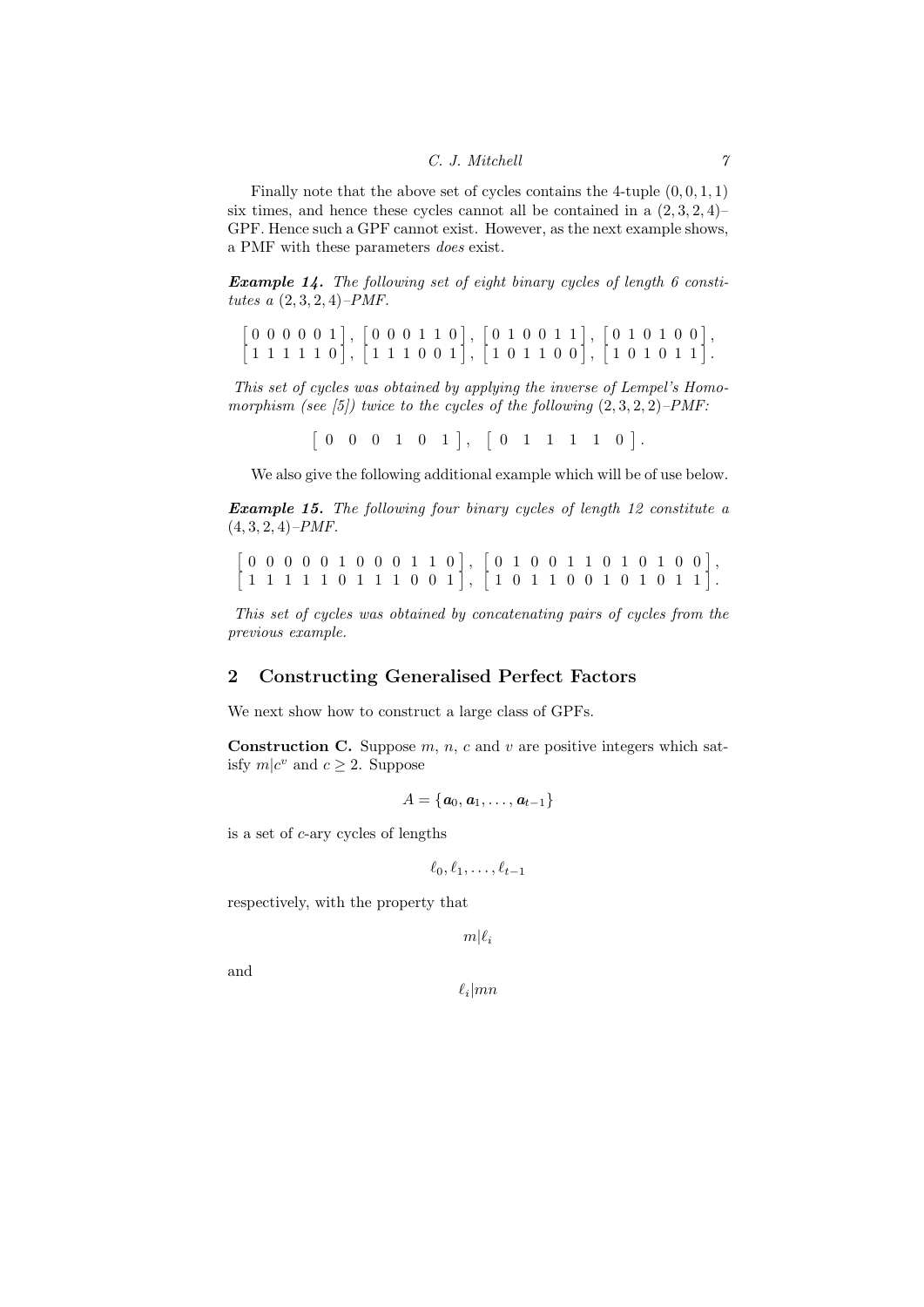for every  $i \ (0 \leq i \lt t)$ . Suppose moreover that every *c*-ary *v*-tuple occurs precisely once somewhere in this set of cycles, and hence

$$
\sum_{i=0}^{t-1} \ell_i = c^v.
$$

Then, for every  $i \ (0 \leq i \leq t)$  let  $w_i$  be defined as  $a_i$  concatenated with itself *mn/ℓ<sup>i</sup>* times. Next let

$$
b_{ij} = \bm{T}_{jm}(\bm{w}_i)
$$

for every *j*,  $(0 \leq j < \ell_i/m)$ . Finally let

$$
B = \{ b_{ij} : 0 \le i < t, \ 0 \le j < \ell_i / m \},
$$

and *B* will consist of a set of

$$
\sum_{i=0}^{t-1} \frac{\ell_i}{m} = \frac{c^v}{m}
$$

*c*-ary cycles of length *mn*.

*Theorem 16. Suppose m, n, c and v are positive integers satisfying*  $m|c^v$ *and*  $c \geq 2$ *, and* 

$$
A=\{a_0,a_1,\ldots,a_{t-1}\}
$$

*is a set of c-ary cycles satisfying the conditions of Construction C. If B is constructed from A using Construction C then B is a* (*m, n, c, v*)*–GPF.*

**Proof.** Choose some *c*-ary *v*-tuple,  $t$  say. Then, by assumption,  $t$  occurs at some position, *r* say, in a cycle of *A*. Suppose this cycle is *a<sup>s</sup>* of length  $\ell_s$ , and hence  $0 \leq r < \ell_s$ . Using the notation of Construction C, *t* will then occur at positions

$$
r, r + \ell_s, \ldots, r + (mn/\ell_s - 1)\ell_s
$$

in the cycle  $w_s$ . Hence  $t$  will occur at positions

$$
jm + r, jm + r + \ell_s, \dots, jm + r + (mn/\ell_s - 1)\ell_s
$$

in cycle  $\mathbf{b}_{sj}$  of *B* for every  $j$  ( $0 \leq j < \ell_s/m$ ), since, by definition

$$
\boldsymbol{b}_{sj} = \boldsymbol{T}_{jm}(\boldsymbol{w}_i).
$$

Note that all these positions should be reduced modulo *mn*.

Hence *t* occurs in some cycle of *B* at all the following positions:

$$
r, r+m, r+2m, \ldots, r+(n-1)m
$$

and the result follows from the definition of a GPF.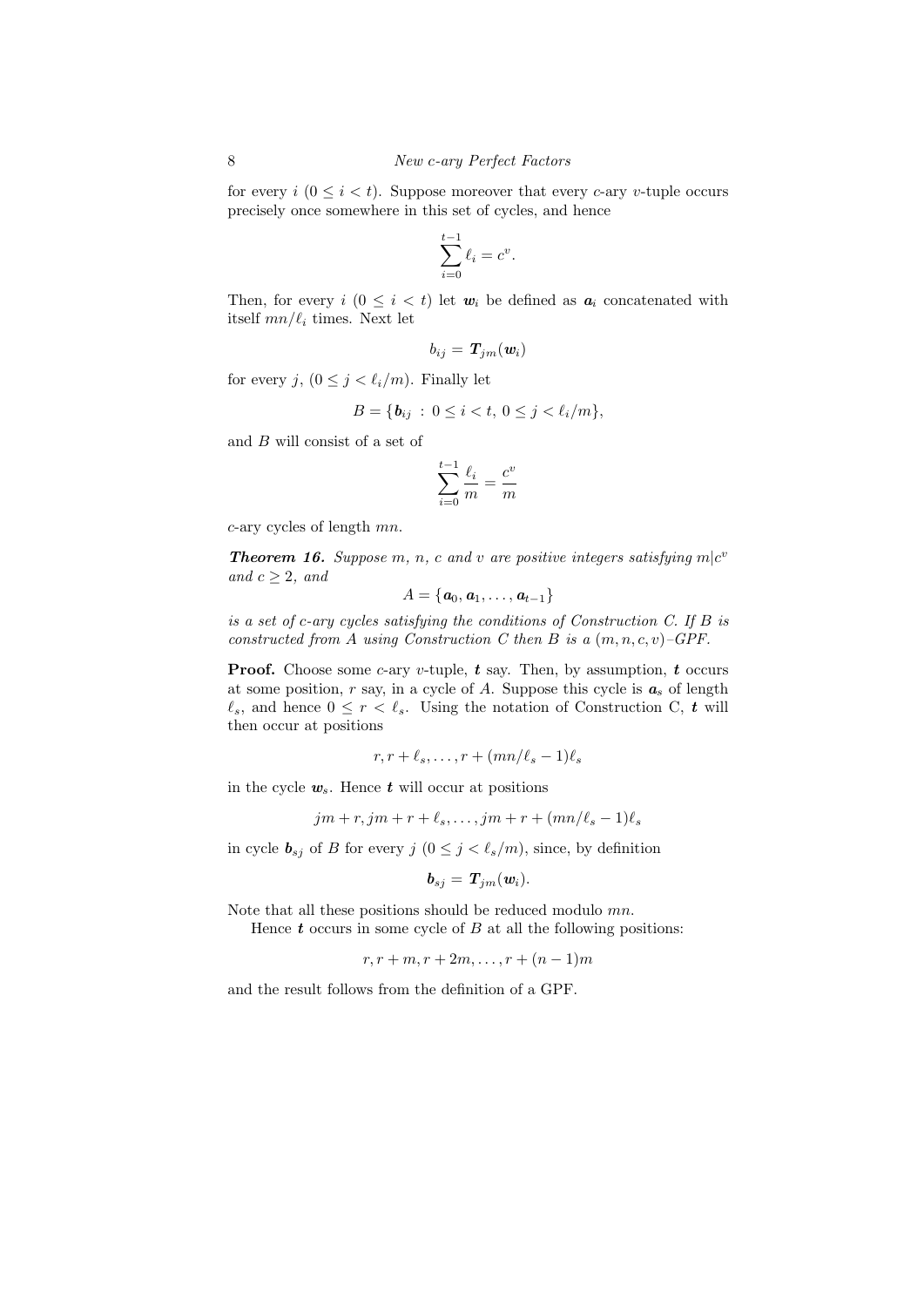*Example 17. Consider the following set of 3-ary cycles:*

|  |  | $\begin{bmatrix} 0 & 0 & 2 \end{bmatrix}$ , |  |  |  | $\begin{bmatrix} 1 & 1 & 0 \end{bmatrix},$ |  |  |  |  | $\left[\begin{array}{ccc}2&2&1\end{array}\right].$ |  |
|--|--|---------------------------------------------|--|--|--|--------------------------------------------|--|--|--|--|----------------------------------------------------|--|

*It is straightforward to see that the above set of cycles contain every 3-ary 3-tuple exactly once. Moreover if we set*  $m = 3$ ,  $n = 2$ ,  $c = 3$  and  $v = 3$  it *should be clear that m* = 3 *divides the length of each cycle and also that the length of every cycle is a factor of mn* = 6*. Hence, using Construction C we obtain the following set of nine cycles which, by Theorem 16, constitute a* (3*,* 2*,* 3*,* 3)*–GPF.*

|  |  |  | $[0\ 0\ 0\ 1\ 2\ 1], [1\ 1\ 1\ 2\ 0\ 2], [2\ 2\ 2\ 0\ 1\ 0],$                                                                                                           |  |  |  |  |  |  |  |
|--|--|--|-------------------------------------------------------------------------------------------------------------------------------------------------------------------------|--|--|--|--|--|--|--|
|  |  |  | $\begin{bmatrix} 1 & 2 & 1 & 0 & 0 & 0 \end{bmatrix}$ , $\begin{bmatrix} 2 & 0 & 2 & 1 & 1 & 1 \end{bmatrix}$ , $\begin{bmatrix} 0 & 1 & 0 & 2 & 2 & 2 \end{bmatrix}$ , |  |  |  |  |  |  |  |
|  |  |  | $\begin{bmatrix} 0 & 0 & 2 & 0 & 0 & 2 \end{bmatrix}$ , $\begin{bmatrix} 1 & 1 & 0 & 1 & 1 & 0 \end{bmatrix}$ , $\begin{bmatrix} 2 & 2 & 1 & 2 & 2 & 1 \end{bmatrix}$ . |  |  |  |  |  |  |  |

*Example 18. Consider the following set of 3-ary cycles:*

 $\mathbb{Z}$ 

 $[0 \ 0 \ 0 \ 1 \ 0 \ 2], [1 \ 1 \ 1 \ 2 \ 1 \ 0], [2 \ 2 \ 2 \ 0 \ 2 \ 1],$  $\begin{bmatrix} 0 & 0 & 2 & 2 & 1 & 1 \end{bmatrix}$ ,  $\begin{bmatrix} 0 & 1 & 2 \end{bmatrix}$ .

*The above set of cycles contain every 3-ary 3-tuple exactly once. Moreover if we set*  $m = 3$ ,  $n = 2$ ,  $c = 3$  *and*  $v = 3$  *it should be clear that*  $m = 3$ *divides the length of each cycle and also that the length of every cycle is a factor of mn* = 6*. Hence, using Construction C we obtain the following set of nine cycles which, by Theorem 16, constitute a* (3*,* 2*,* 3*,* 3)*–GPF.*

|  |  |  |  |  |  |  | $[0\ 0\ 0\ 1\ 0\ 2], [1\ 1\ 1\ 2\ 1\ 0], [2\ 2\ 2\ 0\ 2\ 1],$                      |  |  |  |  |
|--|--|--|--|--|--|--|------------------------------------------------------------------------------------|--|--|--|--|
|  |  |  |  |  |  |  | $[1\; 0\; 2\; 0\; 0\; 0], \; [2\; 1\; 0\; 1\; 1\; 1], \; [0\; 2\; 1\; 2\; 2\; 2],$ |  |  |  |  |
|  |  |  |  |  |  |  | $[0 \t0 \t2 \t2 \t1 \t1], [2 \t1 \t1 \t0 \t0 \t2], [0 \t1 \t2 \t0 \t1 \t2].$       |  |  |  |  |

*Of particular note about this second example is the fact that the sum of the elements of each of the nine cycles is congruent to 0 mod 3. This means that we can apply the inverse of Lempel's Homomorphism (see [5]) to the above set of cycles to obtain a set of 27 cycles of length 6 constituting a* (3*,* 2*,* 3*,* 4)*–GPF, as follows.*

|                                                |     |  |  |  |  |  | $[0\ 0\ 0\ 0\ 1\ 1], [1\ 1\ 1\ 1\ 2\ 2], [2\ 2\ 2\ 2\ 0\ 0],$                                                                                                           |  |  |  |  |
|------------------------------------------------|-----|--|--|--|--|--|-------------------------------------------------------------------------------------------------------------------------------------------------------------------------|--|--|--|--|
|                                                |     |  |  |  |  |  | $[0 1 2 0 2 0], [1 2 0 1 0 1], [2 0 1 2 1 2],$                                                                                                                          |  |  |  |  |
|                                                |     |  |  |  |  |  | $[0 2 1 0 0 2], [1 0 2 1 1 0], [2 1 0 2 2 1],$                                                                                                                          |  |  |  |  |
|                                                |     |  |  |  |  |  | $[0 1 1 0 0 0], [1 2 2 1 1 1], [2 0 0 2 2 2],$                                                                                                                          |  |  |  |  |
|                                                |     |  |  |  |  |  | $[0 2 0 0 1 2], [1 0 1 1 2 0], [2 1 2 2 0 1],$                                                                                                                          |  |  |  |  |
|                                                |     |  |  |  |  |  | $\begin{bmatrix} 0 & 0 & 2 & 0 & 2 & 1 \end{bmatrix}$ , $\begin{bmatrix} 1 & 1 & 0 & 1 & 0 & 2 \end{bmatrix}$ , $\begin{bmatrix} 2 & 2 & 1 & 2 & 1 & 0 \end{bmatrix}$ , |  |  |  |  |
|                                                |     |  |  |  |  |  | $\begin{pmatrix} 0 & 0 & 0 & 2 & 1 & 2 \end{pmatrix}$ , $\begin{pmatrix} 1 & 1 & 1 & 0 & 2 & 0 \end{pmatrix}$ , $\begin{pmatrix} 2 & 2 & 2 & 1 & 0 & 1 \end{pmatrix}$ , |  |  |  |  |
|                                                |     |  |  |  |  |  | $\begin{bmatrix} 2 & 1 & 2 & 0 & 0 & 0 \end{bmatrix}$ , $\begin{bmatrix} 0 & 2 & 0 & 1 & 1 & 1 \end{bmatrix}$ , $\begin{bmatrix} 1 & 0 & 1 & 2 & 2 & 2 \end{bmatrix}$ , |  |  |  |  |
| $\begin{pmatrix} 0 & 0 \\ 0 & 0 \end{pmatrix}$ | 1 0 |  |  |  |  |  | $0 \t1 \t1 \t1 \t1 \t2 \t1 \t1 \t2 \t1 \t1 \t2 \t0 \t2 \t0 \t1.$                                                                                                        |  |  |  |  |
|                                                |     |  |  |  |  |  |                                                                                                                                                                         |  |  |  |  |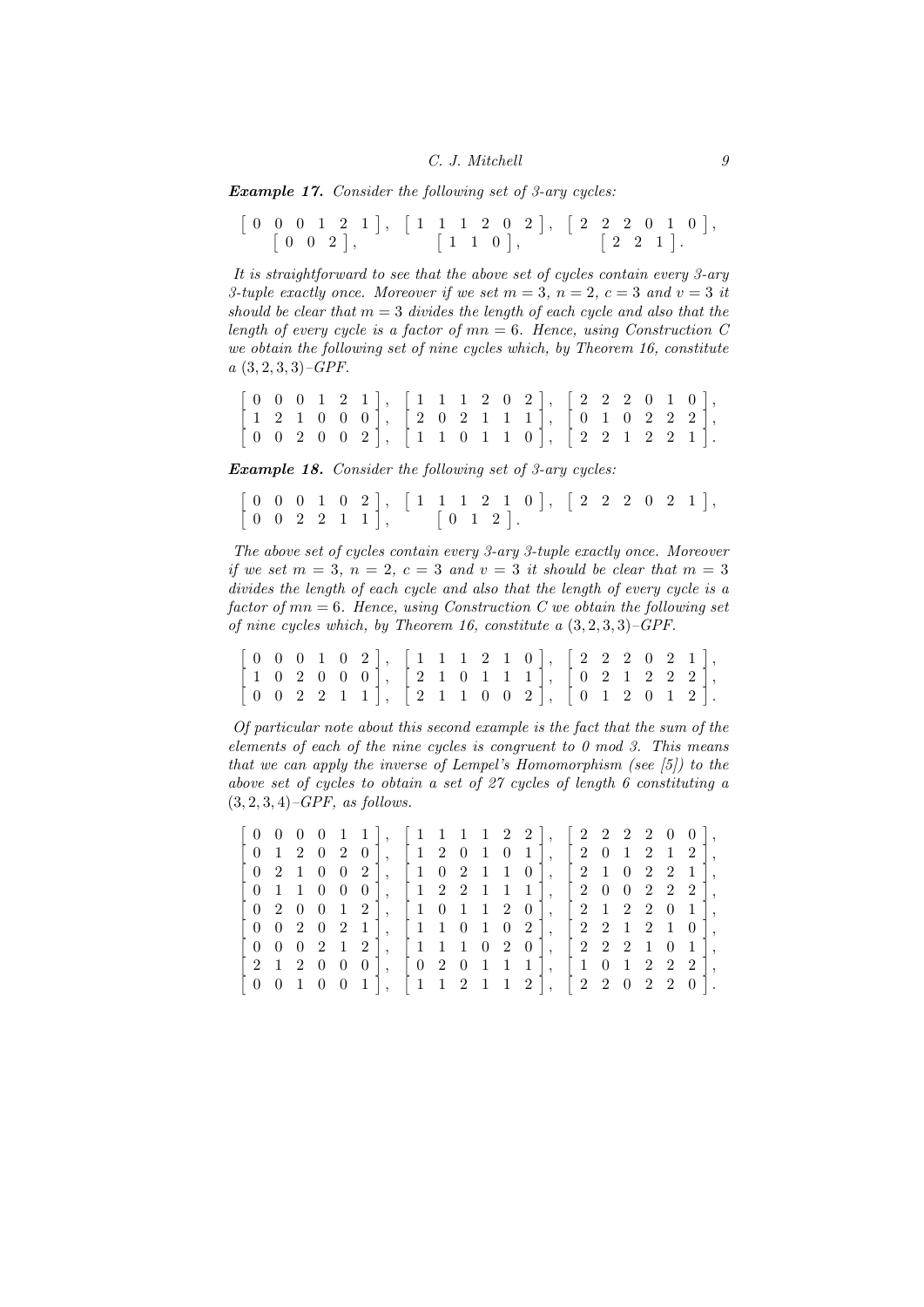More generally, the above construction enables us to establish the existence of a large class of GPFs from the previously known Perfect Factors, as the following Corollary shows.

**Corollary.** Suppose *p* is a prime,  $v \geq 2$ ,  $\gamma \geq 1$  and  $\alpha, \beta$  are non-negative integers satisfying

- 1.  $v < p^{\alpha+\beta}$ ,
- 2.  $\alpha + \beta \leq \gamma v$ .

Then there exists a  $(p^{\alpha}, p^{\beta}, p^{\gamma}, v)$ –GPF.

**Proof.** Since  $1 < v < p^{\alpha+\beta} \le (p^{\gamma})^v$  and  $\gamma \ge 1$ , there exists a  $(p^{\alpha+\beta}, p^{\gamma}, v)$ PF (from [2]). The result then follows immediately from Theorem 16.

We next present a very simple method of obtaining a 'larger' Generalised Perfect Factor from a 'smaller' one.

**Construction D.** Suppose that

$$
A = \{ \boldsymbol{u}_i : 0 \leq i < c^v / m \}
$$

is an  $(m, n, c, v)$ –GPF. Now, given  $\lambda \geq 1$ , let

$$
A_{\lambda} = \{ \mathbf{s}_i : 0 \le i < c^v / m \}
$$

be a set of cycles of period  $\lambda mn$  where  $s_i$  is defined to be equal to  $u_i$ concatenated with itself  $\lambda$  times.

*Theorem 19. Suppose*  $A_{\lambda}$  *(where*  $\lambda \geq 1$ *) is obtained from an*  $(m, n, c, v)$ *GPF A using Construction D. Then*  $A_{\lambda}$  *is an*  $(m, \lambda n, c, v)$ *–GPF.* 

**Proof.** The result follows immediately from the definition of GPF.

*Example 20. Suppose A is the* (3*,* 2*,* 3*,* 3)*–GPF of Example 17. Using Construction D with*  $\lambda = 2$  *we obtain the following set of nine 3-ary cycles of length 12, constituting a* (3*,* 4*,* 3*,* 3)*–GPF.*

| $[0 \t 0 \t 0 \t 1 \t 2 \t 1 \t 0 \t 0 \t 0 \t 1 \t 2 \t 1],$ |                |                |                   |                          |                         |  |  |                                          |                 |
|---------------------------------------------------------------|----------------|----------------|-------------------|--------------------------|-------------------------|--|--|------------------------------------------|-----------------|
| $\vert 1 \vert$                                               | 1              | $\mathbf{1}$   |                   |                          |                         |  |  | $2 \t0 \t2 \t1 \t1 \t1 \t2 \t0 \t2 \t$   |                 |
| $\begin{array}{cccc} 2 & 2 & 2 & 0 \end{array}$               |                |                |                   |                          | 1 0 2 2 2 0 1           |  |  | $\overline{0}$                           | $\vert \vert$ , |
| $\vert 1$                                                     | 2 <sup>1</sup> | $\mathbf{1}$   | $\overline{0}$    | $\overline{\phantom{0}}$ | $0 \t1 \t2 \t1 \t0 \t0$ |  |  | $0$  ,                                   |                 |
| $\vert 2 \vert$                                               | $\theta$       |                | 2 1 1 1 2 0 2 1 1 |                          |                         |  |  | $1$ ,                                    |                 |
| $0\quad1$                                                     |                |                |                   |                          |                         |  |  | $0 \t2 \t2 \t2 \t0 \t1 \t0 \t2 \t2 \t1,$ |                 |
| $\overline{0}$<br>L                                           | $\overline{0}$ | 2 0            |                   |                          |                         |  |  | $0 \t2 \t0 \t0 \t2 \t0 \t0 \t2$ ,        |                 |
| $\vert 1 \vert$                                               | 1              | $\overline{0}$ | $\overline{1}$    | $\boxed{1}$              | $0 \t1 \t1 \t0 \t1 \t1$ |  |  | $\theta$                                 | Π,              |
| 2                                                             | 2              | 1              |                   |                          | 2 2 1 2 2 1 2 2         |  |  | -1                                       |                 |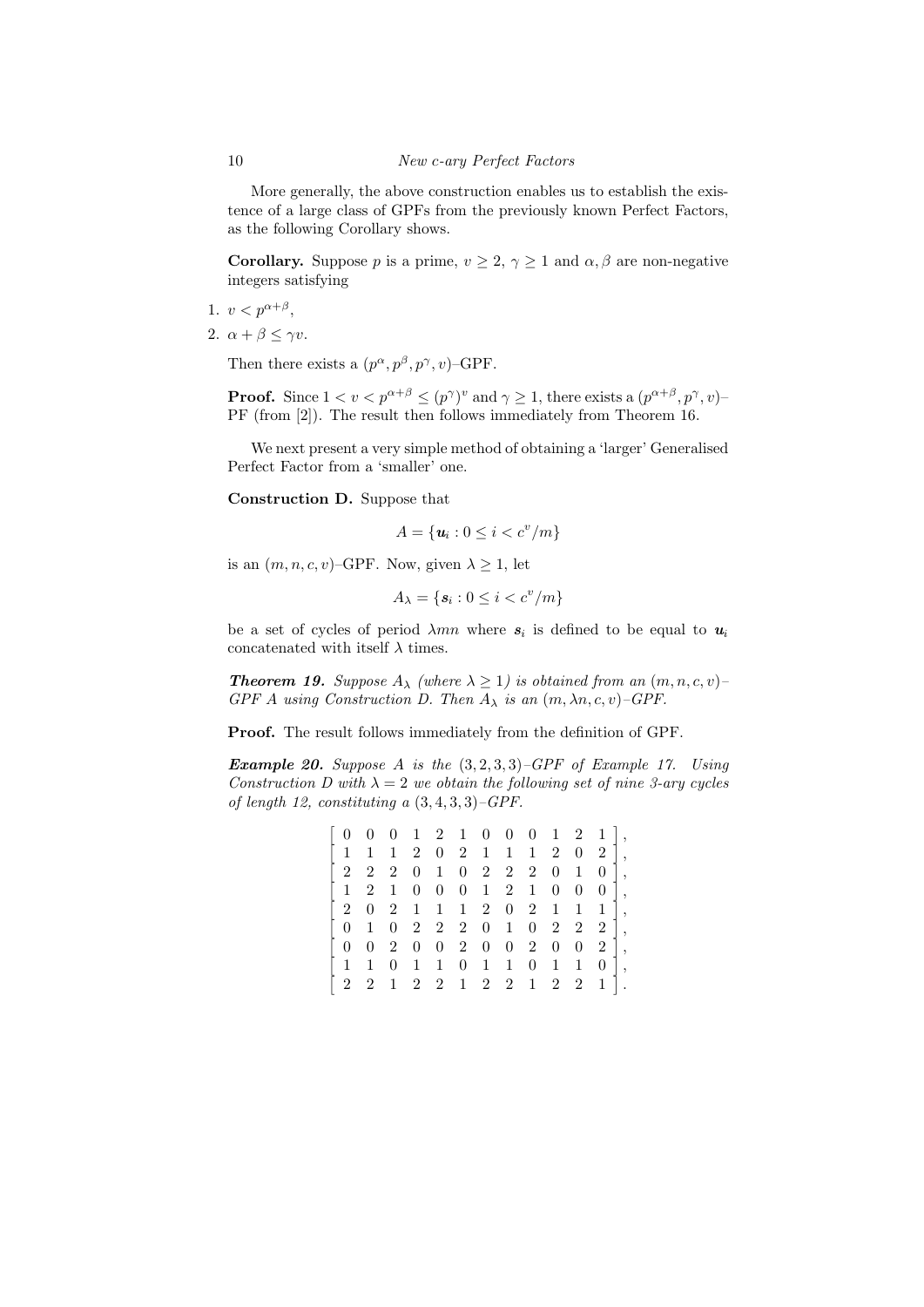We now show how a GPF and a PMF can be combined to produce a GPF on a larger alphabet.

**Construction E.** Suppose that

$$
A = \{ \boldsymbol{u}_i : 0 \leq i < c^v / m \}
$$

is an  $(m, n, c, v)$ –GPF. Suppose also that

$$
A' = \{ \mathbf{v}_i : 0 \leq i < h \}
$$

is a set of *h d*-ary cycles of period *mn* for some  $d \geq 2$ . Now let

$$
B = \{ s_{ij} : 0 \le i < c^v / m, \ 0 \le j < h \}
$$

be the set of *cd*-ary cycles of period *mn* defined by

$$
s_{ij} = u_i + cv_j.
$$

*Theorem 21. Suppose B is constructed from an* (*m, n, c, v*)*–GPF A and*  $a(1, mn, d, v)$ – $PMF A'$  (with  $h = d^v$ ) using Construction E. Then B is an (*m, n, cd, v*)*–GPF.*

**Proof.** Suppose *t* is a (*cd*)-ary *v*-tuple. Let  $s = t \mod c$ , and let  $w =$  $(\mathbf{t} - \mathbf{s})/c$ . Then *s* is a *c*-ary *v*-tuple and *w* is a *d*-ary *v*-tuple and we have

$$
t=s+cw.
$$

Now, since *A* is a  $(m, n, c, v)$ –GPF there exists an integer  $j$   $(0 \le j < m)$ such that for every *i*,  $(0 \le i \le n)$ , *s* occurs at position  $j + im$  in a cycle of *A*. We now claim that for every *i*,  $(0 \leq i < n)$ , *t* occurs at position  $j + im$ in a cycle of *B*.

To show this choose any *i* satisfying  $0 \leq i \leq n$  and suppose **s** occurs at position  $j + im$  in cycle  $u_r$  of A. Now, since A' is a  $(1, mn, d, v)$ -PMF, there exists a cycle in  $A'$ ,  $v_q$  say, such that *w* occurs at position  $j + im$  in cycle  $v_q$ . It should then be clear that *t* occurs at position  $j + im$  in cycle *srq* of *B* and the result follows.

*Example 22. Suppose A is the following* (3*,* 2*,* 3*,* 2)*–GPF (consisting of three 3-ary cycles of length 6):*

 $u_0 = [0 \ 0 \ 2 \ 0 \ 0 \ 2], u_1 = [1 \ 1 \ 0 \ 1 \ 1 \ 0], u_2 = [2 \ 2 \ 1 \ 2 \ 2 \ 1].$ 

*Suppose also that A′ is the following* (1*,* 6*,* 2*,* 2)*–GPF (consisting of four binary cycles of length 6):*

 $v_0 = [0 \ 0 \ 0 \ 0 \ 0 \ 0]$ ,  $v_1 = [0 \ 1 \ 0 \ 1 \ 0 \ 1]$ ,  $v_2 = \begin{bmatrix} 1 & 1 & 1 & 1 & 1 & 1 \end{bmatrix}$ ,  $v_3 = \begin{bmatrix} 1 & 0 & 1 & 0 & 1 & 0 \end{bmatrix}$ .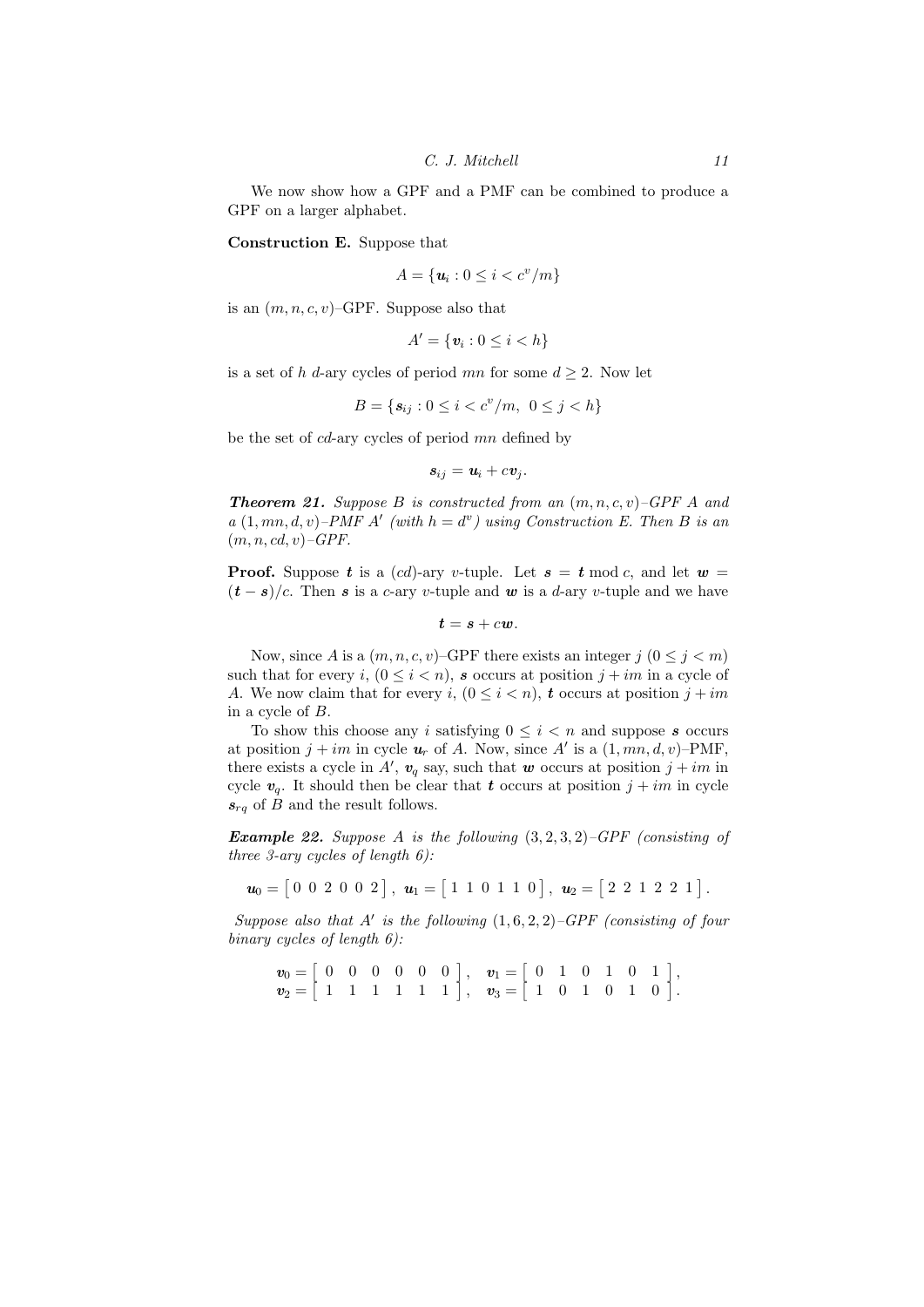*Then B, derived using Construction E, is a* (3*,* 2*,* 6*,* 2)*–GPF, and consists of the following set of 12 6-ary cycles of length 6*

 $s_{00} = \begin{bmatrix} 1 & 0 & 0 \\ 0 & 0 & 1 \end{bmatrix}$  $0 \t 0 \t 2 \t 0 \t 0 \t 2 \t 3$ ,  $s_{01} = \lceil$  $0 \quad 3 \quad 2 \quad 3 \quad 0 \quad 5 \quad ,$  $s_{02} = \begin{bmatrix} 3 & 3 & 5 & 3 & 3 & 5 \end{bmatrix}, \quad s_{03} = \begin{bmatrix} 3 & 0 & 5 & 0 & 3 & 2 \end{bmatrix},$  $s_{10} = [1 \ 1 \ 0 \ 1 \ 1 \ 0], \quad s_{11} = [1 \ 4 \ 0 \ 4 \ 1 \ 3],$  $s_{12} = [4 \ 4 \ 3 \ 4 \ 4 \ 3], \quad s_{13} = [4 \ 1 \ 3 \ 1 \ 4 \ 0],$  $s_{20} = \begin{bmatrix} 2 & 2 & 1 & 2 & 2 & 1 \end{bmatrix}, s_{21} = \begin{bmatrix} 2 & 5 & 1 & 5 & 2 & 4 \end{bmatrix},$  $s_{22} = \begin{bmatrix} 5 & 5 & 4 & 5 & 5 & 4 \end{bmatrix}, s_{23} = \begin{bmatrix} 5 & 2 & 4 & 2 & 5 & 1 \end{bmatrix}$ *.*

# **3 Constructing Perfect Factors using GPFs**

We now show how Construction E may be used to construct Perfect Factors.

*Theorem 23. Suppose B is constructed from an*  $(\nu, \mu, c, \nu)$ –*GPF A and an*  $(\mu, \nu, d, v)$ –*PMF A' using Construction E. Then B is an*  $(\mu\nu, cd, v)$ –*PF.* 

**Proof.** Consider any (*cd*)-ary *v*-tuple, x say. Then let

$$
y = x \bmod c.
$$

Then  $y$  is a *c*-ary *v*-tuple and hence occurs precisely  $\mu$  times in cycles of *A*, at positions  $j, j + \nu, \ldots, j + (\mu - 1)\nu$  in cycles  $\mathbf{u}_{k_0}, \mathbf{u}_{k_1}, \ldots, \mathbf{u}_{k_{\mu-1}},$  say, where  $0 \leq j < \nu$ .

Now let

$$
\boldsymbol{z} = (\boldsymbol{x} - \boldsymbol{y})/c;
$$

this is simple to do in integers since every element of  $x - y$  must be a multiple of *c*. It should also be clear that  $z$  is a *d*-ary *v*-tuple, and hence occurs at position  $d \equiv j \pmod{\nu}$  (say  $d = j + \lambda \nu$ ) in some cycle in A<sup>*'*</sup>, say  $v_{k'}$ . It is now straightforward to check that *x* appears at position *d* in the cycle  $s_{k_{\lambda}k'}$  of *B*.

Hence every (*cd*)-ary *v*-tuple occurs in at least one cycle, and the result then follows on observing that there are precisely  $(cd)^v/\mu\nu$  cycles in *B*, each of length *µν*.

*Example 24. Let A be the* (3*,* 2*,* 3*,* 3)*–GPF of Example 17, i.e. A contains the cycles*

$$
\mathbf{u}_0 = \begin{bmatrix} 0 & 0 & 0 & 1 & 2 & 1 \\ 1 & 2 & 1 & 0 & 0 & 0 \\ \mathbf{u}_3 = \begin{bmatrix} 1 & 2 & 1 & 0 & 0 & 0 \\ 0 & 0 & 2 & 0 & 0 & 2 \\ \end{bmatrix}, \ \mathbf{u}_4 = \begin{bmatrix} 1 & 1 & 1 & 2 & 0 & 2 \\ 2 & 0 & 2 & 1 & 1 & 1 \\ 1 & 1 & 0 & 1 & 1 & 0 \\ \end{bmatrix}, \ \mathbf{u}_5 = \begin{bmatrix} 2 & 2 & 2 & 0 & 1 & 0 \\ 0 & 1 & 0 & 2 & 2 & 2 \\ 2 & 2 & 1 & 2 & 2 & 1 \\ \end{bmatrix},
$$

Let  $A'$  be the  $(2,3,2,3)$ –PMF of Example 6, i.e.  $A'$  contains the cycles

$$
\begin{array}{cccc} \boldsymbol{v}_0 = \left[ \begin{array}{cccc} 0 & 0 & 0 & 0 & 0 & 1 \\ 1 & 0 & 0 & 1 & 0 & 1 \end{array} \right], & \boldsymbol{v}_1 = \left[ \begin{array}{cccc} 0 & 1 & 0 & 0 & 1 & 1 \\ 1 & 1 & 0 & 1 & 1 & 1 \end{array} \right], \\ \end{array}
$$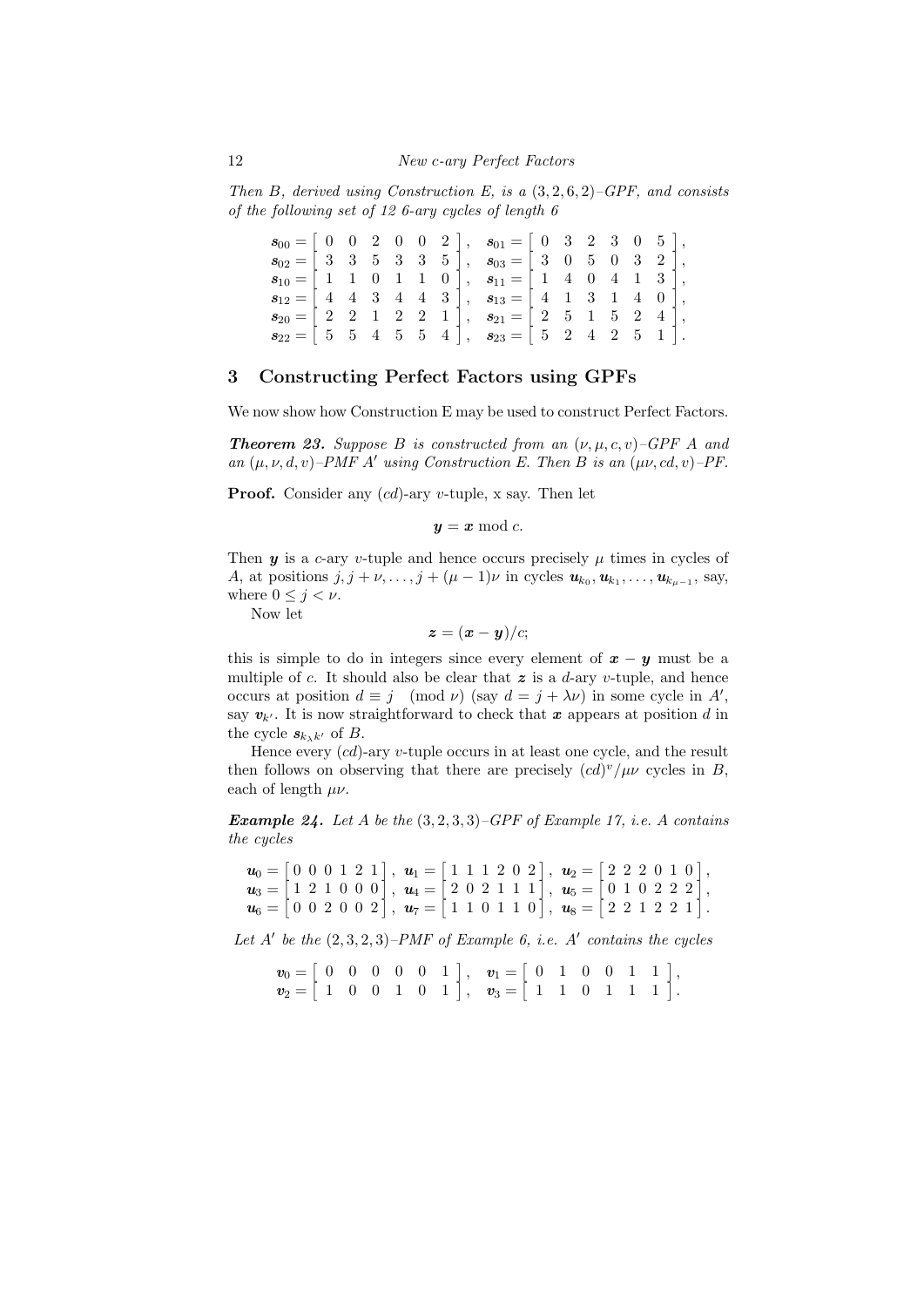*Then B, derived using Construction E, is a* (6*,* 6*,* 3)*–PF, and is as follows:*

| $\pmb{s}_{00}$               | 0              | 0              | 0              | 1              | $\overline{2}$   | 4              | , | $s_{01}$                     | $\overline{0}$ | 3 | $\overline{0}$ | 1              | 5              | 4 |   |
|------------------------------|----------------|----------------|----------------|----------------|------------------|----------------|---|------------------------------|----------------|---|----------------|----------------|----------------|---|---|
| $s_{02}$<br>$=$              | 3              | 0              | $\overline{0}$ | 4              | $\overline{2}$   | 4              | , | $s_{03}$<br>$=$              | 3              | 3 | $\overline{0}$ | 4              | 5              | 4 | , |
| $\boldsymbol{s}_{10}$<br>$=$ | 1              | 1              | 1              | $\overline{2}$ | $\overline{0}$   | 5              | , | $\boldsymbol{s}_{11}$<br>$=$ | 1              | 4 | 1              | $\overline{2}$ | 3              | 5 | , |
| $\boldsymbol{s}_{12}$        | 4              | 1              | 1              | 5              | $\overline{0}$   | 5              | , | $\boldsymbol{s}_{13}$<br>$=$ | 4              | 4 | 1              | 5              | 3              | 5 | , |
| $\pmb{s}_{20}$<br>$=$        | $\overline{2}$ | $\overline{2}$ | $\overline{2}$ | $\overline{0}$ | 1                | 3              | , | $\boldsymbol{s}_{21}$<br>$=$ | $\overline{2}$ | 5 | $\overline{2}$ | $\overline{0}$ | 4              | 3 | , |
| $s_{22} =$                   | 5              | $\overline{2}$ | $\overline{2}$ | 3              | 1                | 3              | , | $\boldsymbol{s}_{23}$<br>$=$ | 5              | 5 | $\overline{2}$ | 3              | 4              | 3 | , |
| $\pmb{s}_{30}$<br>$=$        | 1              | $\overline{2}$ | 1              | 0              | $\overline{0}$   | 3              | , | $\boldsymbol{s}_{31}$<br>$=$ | 1              | 5 | 1              | $\overline{0}$ | 3              | 3 | , |
| $\boldsymbol{s}_{32}$<br>$=$ | 4              | $\overline{2}$ | $\mathbf{1}$   | 3              | $\overline{0}$   | 3              | , | $\pmb{s}_{33}$<br>$=$        | 4              | 5 | 1              | 3              | 3              | 3 |   |
| $\pmb{s}_{40}$<br>$=$        | $\overline{2}$ | $\overline{0}$ | $\overline{2}$ | 1              | 1                | $\overline{4}$ | , | $\boldsymbol{s}_{41}$<br>$=$ | $\overline{2}$ | 3 | $\overline{2}$ | 1              | $\overline{4}$ | 4 |   |
| $\boldsymbol{s}_{42}$<br>$=$ | 5              | 0              | $\overline{2}$ | 4              | 1                | $\overline{4}$ | , | $s_{43} =$                   | 5              | 3 | $\overline{2}$ | 4              | 4              | 4 |   |
| $\pmb{s}_{50}$               | 0              | 1              | $\overline{0}$ | $\overline{2}$ | $\overline{2}$   | 5              | , | $\boldsymbol{s}_{51}$<br>$=$ | $\overline{0}$ | 4 | $\overline{0}$ | $\overline{2}$ | 5              | 5 | , |
| $s_{52}=$                    | 3              | 1              | $\overline{0}$ | 5              | $\overline{2}$   | 5              | , | $s_{53}=$                    | 3              | 4 | $\overline{0}$ | 5              | 5              | 5 |   |
| $\pmb{s}_{60}$<br>$=$        | 0              | $\overline{0}$ | $\overline{2}$ | $\overline{0}$ | $\boldsymbol{0}$ | 5              | , | $\boldsymbol{s}_{61}$<br>$=$ | 0              | 3 | $\overline{2}$ | $\overline{0}$ | 3              | 5 | , |
| $\boldsymbol{s}_{62}$<br>$=$ | 3              | $\overline{0}$ | $\overline{2}$ | 3              | $\overline{0}$   | 5              | , | $s_{63}$<br>$=$              | 3              | 3 | $\overline{2}$ | 3              | 3              | 5 | , |
| $\boldsymbol{s}_{70}$<br>$=$ | 1              | 1              | $\overline{0}$ | 1              | 1                | 3              | , | $\boldsymbol{s}_{71}$<br>$=$ | 1              | 4 | $\overline{0}$ | 1              | 4              | 3 | , |
| $\boldsymbol{s}_{72}$<br>$=$ | 4              | 1              | $\overline{0}$ | 4              | 1                | 3              | , | $s_{73}$<br>$=$              | 4              | 4 | $\overline{0}$ | 4              | 4              | 3 | , |
| $\pmb{s}_{80}$<br>$=$        | $\overline{2}$ | $\overline{2}$ | 1              | $\overline{2}$ | $\overline{2}$   | $\overline{4}$ | , | $\boldsymbol{s}_{81}$<br>$=$ | $\overline{2}$ | 5 | 1              | $\overline{2}$ | 5              | 4 |   |
| $\boldsymbol{s}_{82}$        | 5              | $\overline{2}$ | 1              | 5              | $\overline{2}$   | 4              |   | $\pmb{s}_{83}$<br>$=$        | 5              | 5 | $\mathbf 1$    | 5              | 5              | 4 |   |

*Note that the existence of a* (6*,* 6*,* 3)*–PF was the smallest undecided case given in [3].*

*Example 25. The* (3*,* 2*,* 3*,* 3)*–GPF of Example 17 can also be used in conjunction with a* (2*,* 3*,* 4*,* 3)*–PMF (which exists by Theorem 8) to obtain a* (6*,* 12*,* 3)*–PF, the second undecided case of [3].*

**Remark.** Construction 5.1 of [3] can be regarded as a special case of Construction E above.

We can now state and prove the following result, establishing the validity of Conjecture A in the cases  $v = 3$  and  $v = 4$ .

*Theorem 26. Suppose n, c and v are positive integers satisfying*  $n|c^v$ ,  $n > v, c > 1$  *and*  $3 \le v \le 4$ *. Then an*  $(n, c, v)$ *–PF can be constructed.* 

**Proof.** First suppose  $v = 3$ . By Theorem 4 we need only establish the existence of an  $(n, c, 3)$ –PF for values of *n* satisfying

 $p^{\beta} \leq 3$ 

for every prime factor  $p$  of  $n$ , where  $\beta$  is the largest power of  $p$  dividing  $n$ . Hence, since  $n > 3$ , we need only consider  $n = 6$ , i.e. we need to show how to construct a  $(6, c, 3)$ –PF for all possible values of *c*.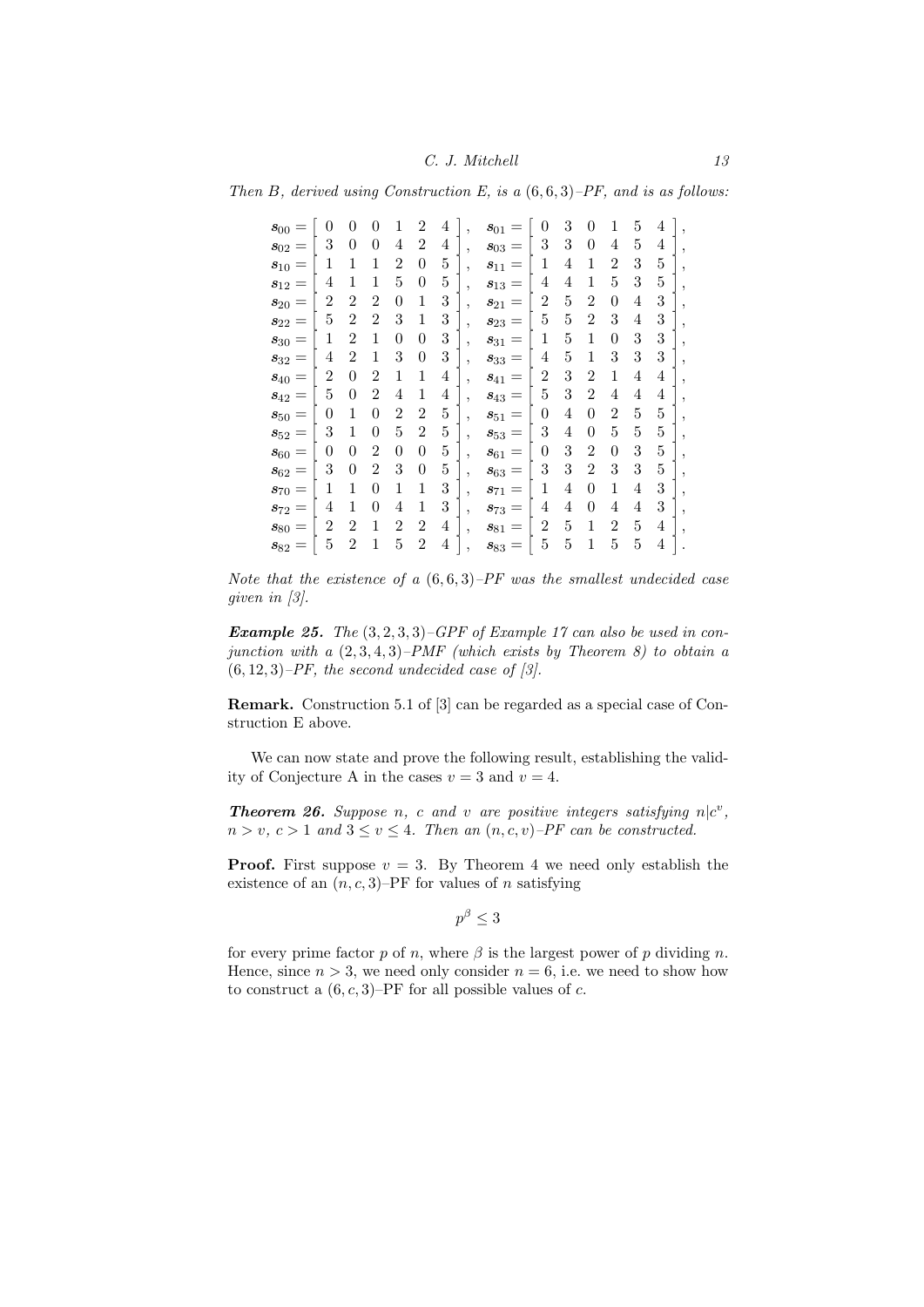Since  $n|c^3$  this implies that  $2|c$  and  $3|c$ . Suppose then that  $c = 3d$ , where  $2|d$ . Next observe that Example 17 provides us with a  $(3, 2, 3, 3)$ – GPF, and by Theorem 8 there exists a  $(2, 3, d, 3)$ –PMF (since  $2|d$ ). Hence, by Theorem 23, there exists a (6*,* 3*d,* 3)–PF, and the desired result follows.

Now suppose  $v = 4$ . By identical arguments we need only show how to construct a  $(6, c, 4)$ –PF and a  $(12, c, 4)$ –PF for all *c* satisfying 6 $|c$ . In this case suppose  $c = 6d$ .

First observe that a  $(3, 2, 3, 4)$ –GPF exists by Example 18. If  $d = 1$  then we already have a  $(3, 2, 3d, 4)$ –GPF. Otherwise observe that a  $(1, 6, d, 4)$ – PMF exists by Theorem 9, and hence a (3*,* 2*,* 3*d,* 4)–GPF exists by Theorem 21. Next note that a (2*,* 3*,* 2*,* 4)–PMF exists (see Example 14). Combining a  $(3, 2, 3d, 4)$ –GPF and a  $(2, 3, 2, 4)$ –PMF using Theorem 23 we obtain a (6*,* 6*d,* 4)–PF, as required.

Now we can transform a  $(3, 2, 3d, 4)$ –GPF into a  $(3, 4, 3d, 4)$ –GPF by using Theorem 19 with  $\lambda = 2$ . In addition a  $(4, 3, 2, 4)$ –PMF is listed in Example 15, and hence we can obtain a (12*,* 6*d,* 4)–PF using Theorem 23.

# **4 Summary and Conclusions**

We have defined a class of combinatorial objects called *Generalised Perfect Factors*, of which the previously defined Perfect Factors are a special case, and shown how to construct a large class of such objects. We have then exhibited a method for constructing Perfect Factors using these more general structures. This method enables us to construct Perfect Factors of sizes not previously known. Indeed the existence of Perfect Factors with parameters corresponding to all four of the smallest open cases listed in [3] has been established. In particular, Conjecture A has now been established for  $v < 5$ .

The next open case is clearly  $v = 5$ . To prove the necessary conditions are sufficient for the existence of PFs in this case would require the construction of PFs for the following parameter sets: (6*,* 6*d,* 5), (10*,* 10*d,* 5), (12*,* 6*d,* 5), (15*,* 15*d,* 5), (20*,* 10*d,* 5), (30*,* 30*d,* 5) and (60*,* 30*d,* 5) (for every  $d > 1$ ).

### **5 References**

- 1. Etzion, T. (1988). Constructions for perfect maps and pseudo-random arrays. *IEEE Transactions on Information Theory*, **34**, 1308–1316.
- 2. Paterson, K.G. (?). Perfect factors in the de Bruijn graph. *Designs, Codes and Cryptography*, submitted.
- 3. Mitchell, C.J. (?). Constructing *c*-ary perfect factors. *Designs, Codes and Cryptography*, submitted.